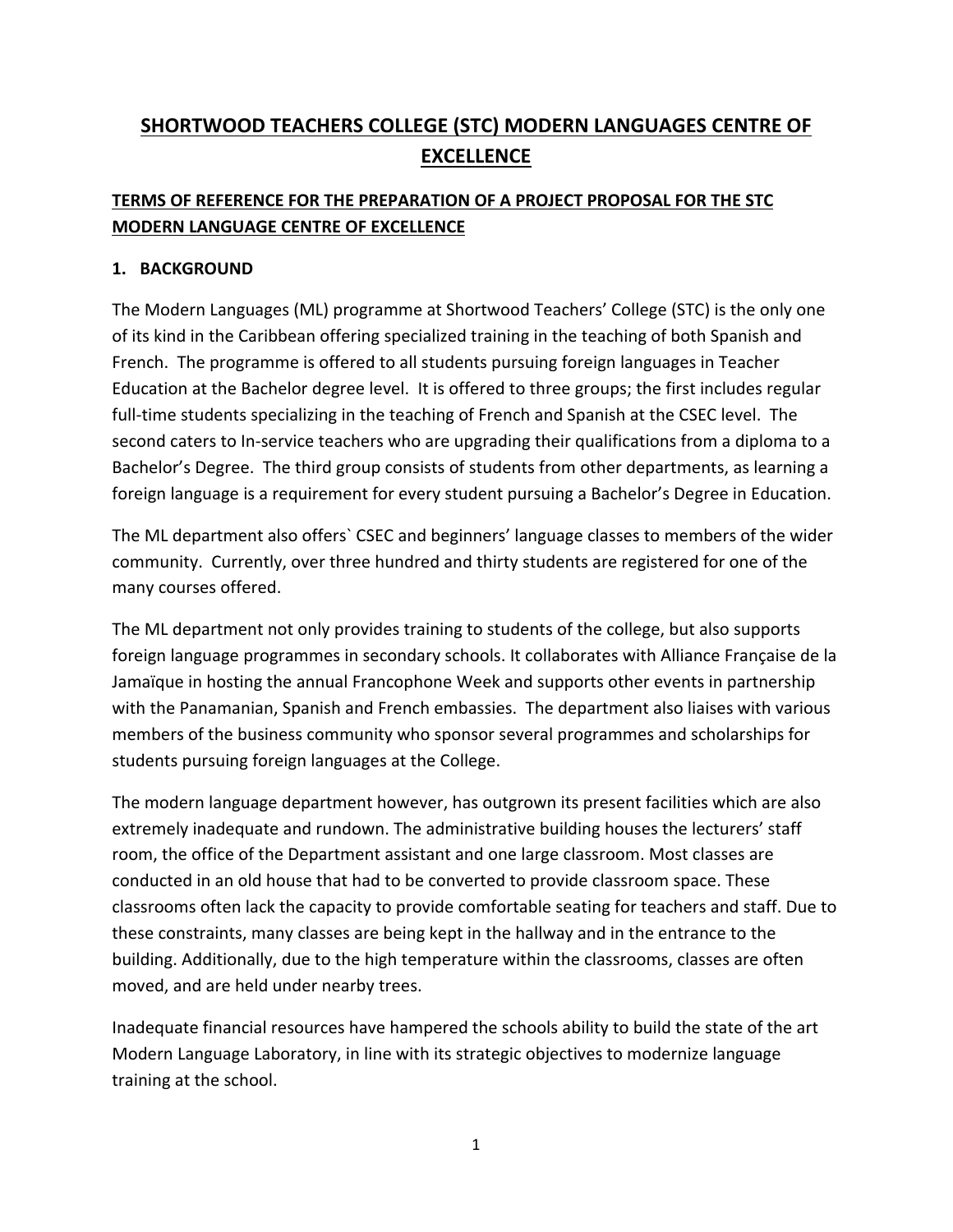The need for a new facility is underscored by expected increases in demand for modern language teachers, stemming from Ministry of Education's plan to expand the teaching of modern languages within all primary and secondary schools. The sustainability and future growth of the department therefore hinges on its ability to secure adequate facilities. The expansion of the faculty is projected to generate additional revenues which will in turn reduce the long‐term annual financial burden to the government. Additionally, expansion of the faculty will allow the school to diversify course offerings which will increase its regional marketability, as well as allowing the school to assist in reducing the language deficiencies within the Jamaican labour market.

The STC therefore, is seeking to provide an increased number of suitable classrooms, faculty accommodations and a modern language laboratory for the growing complement of modern language educators‐in‐training at the College.

# **2. OBJECTIVE OF CONSULTANCY ASSIGNMENT**

Having secured the approval of the Public Investment Management Committee (PIMC) to develop a full project proposal for its consideration, the Ministry of Finance & the Public Service is now seeking to secure a consultant on behalf of the STC; to develop a project proposal (in keeping with PIMSEC's guidelines) for the construction of a modern languages faculty building at the STC, to replace the existing inadequate and dilapidated facilities.

# **3. THE DELIVERABLES**:

- (a) Workplan
- (b) Project proposal which meets the requirements of PIMC
- (c) Completed PIMSEC Proposal template

The table below outlines the outputs of the consultant, the timelines and payment to be made against satisfactorily completed deliverables*.*

|                | <b>DELIVERABLES</b>             | <b>TIMELINES</b>                | % OF CONTRACT        |
|----------------|---------------------------------|---------------------------------|----------------------|
|                |                                 |                                 | <b>PRICE PAYABLE</b> |
|                | Workplan                        | Within 1 <sup>st</sup> week of  | 15%                  |
|                |                                 | signing contract                |                      |
| 2              | Draft Proposal                  | The end of 7 <sup>th</sup> week | 50%                  |
|                |                                 | after signing contract          |                      |
| $\overline{3}$ | Final Proposal &                | End of 11 <sup>th</sup> week    | 35%                  |
|                | <b>Completed PIMSEC Project</b> | after signing contract          |                      |
|                | Proposal Template               |                                 |                      |
| 4              | <b>TOTAL</b>                    |                                 | 100                  |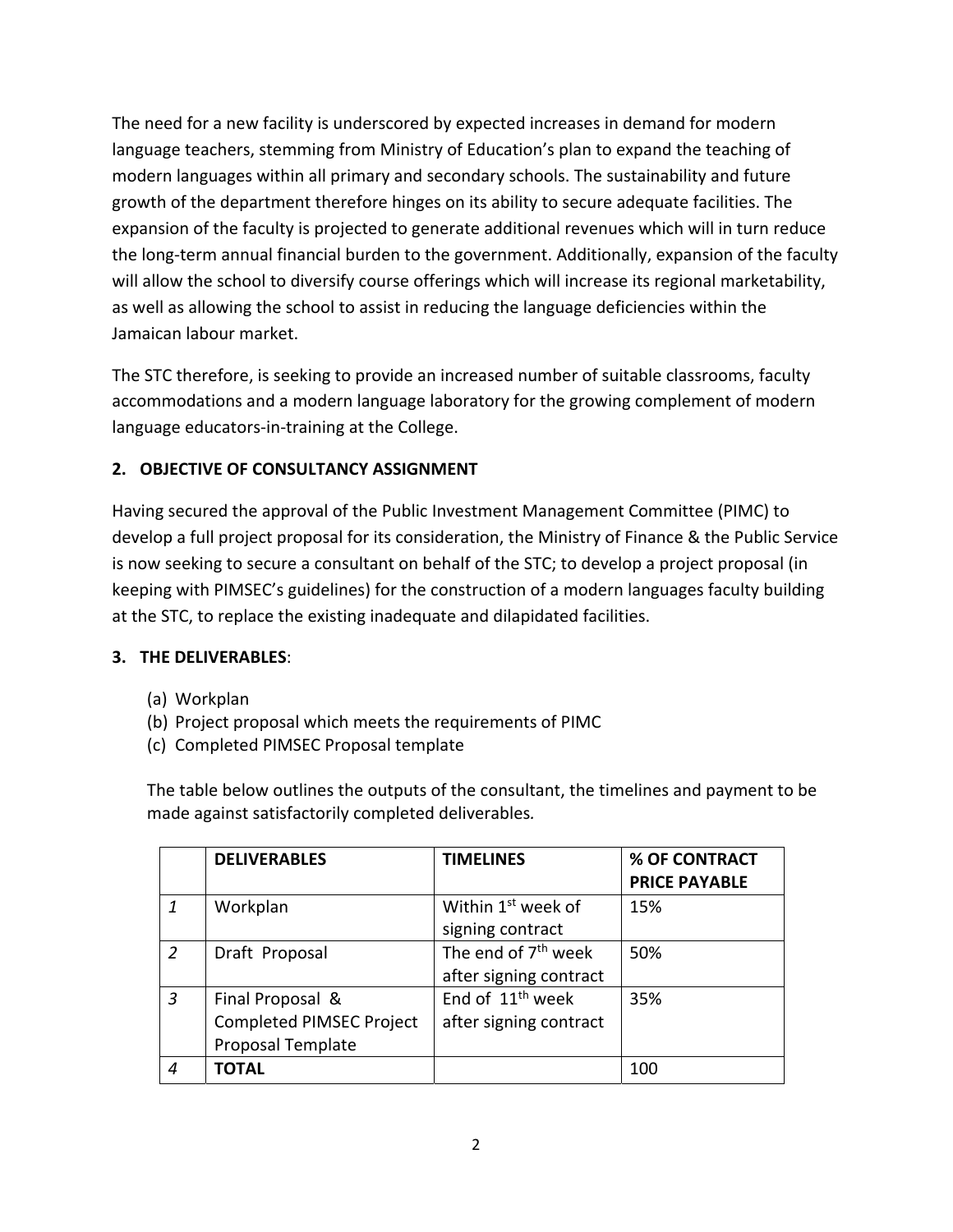## **4. SCOPE OF WORK**

#### **In developing the proposal Consultant is expected to:**

- (a) Review relevant policy, and other documents relevant to the project to be developed and prepare workplan within a week of signing of the contract.
- (b) Have consultative meetings with internal stakeholders and other stakeholders as necessary
- (c) Meet with Senior Leadership and Management Team of the College
- (d) Meet with the representative of the college and architectural design team to be fully briefed as to the work done to date , additional work to be done; approvals to be secured , and costs to be incurred in the finalization of the designs, bill of quantities, tender documents, and any other adjustment that may be deemed necessary.
- (e) Prepare draft proposal, inclusive of options analyses, risk assessment, statement of projected capital and operating costs, and revenues; cost/benefit and sensitivity analyses, financing plan, cash flow projections, project implementation and management plans; results framework, monitoring and evaluation plan.
- (f) Liaise with STC representative, and the quantity surveyor if necessary, to get feedback and information as needed.
- (g) Present draft proposal to the STC for review and feedback
- (h) Collaborate with the STC in the organisation of a workshop/meeting with the STC and its key stakeholders to receive and discuss feedback and necessary adjustments to the proposal
- (i) Finalize proposal in keeping with the agreed adjustments as per meeting held.
- (j) Submit final documents to the STC with the adjustments required, for approval.

#### **5. QUALIFICATIONS OF THE CONSULTANT**

Master of Science Degree in the Construction Management/ Engineering, or the equivalent in any other related /relevant field, as well as training in project development and appraisal.